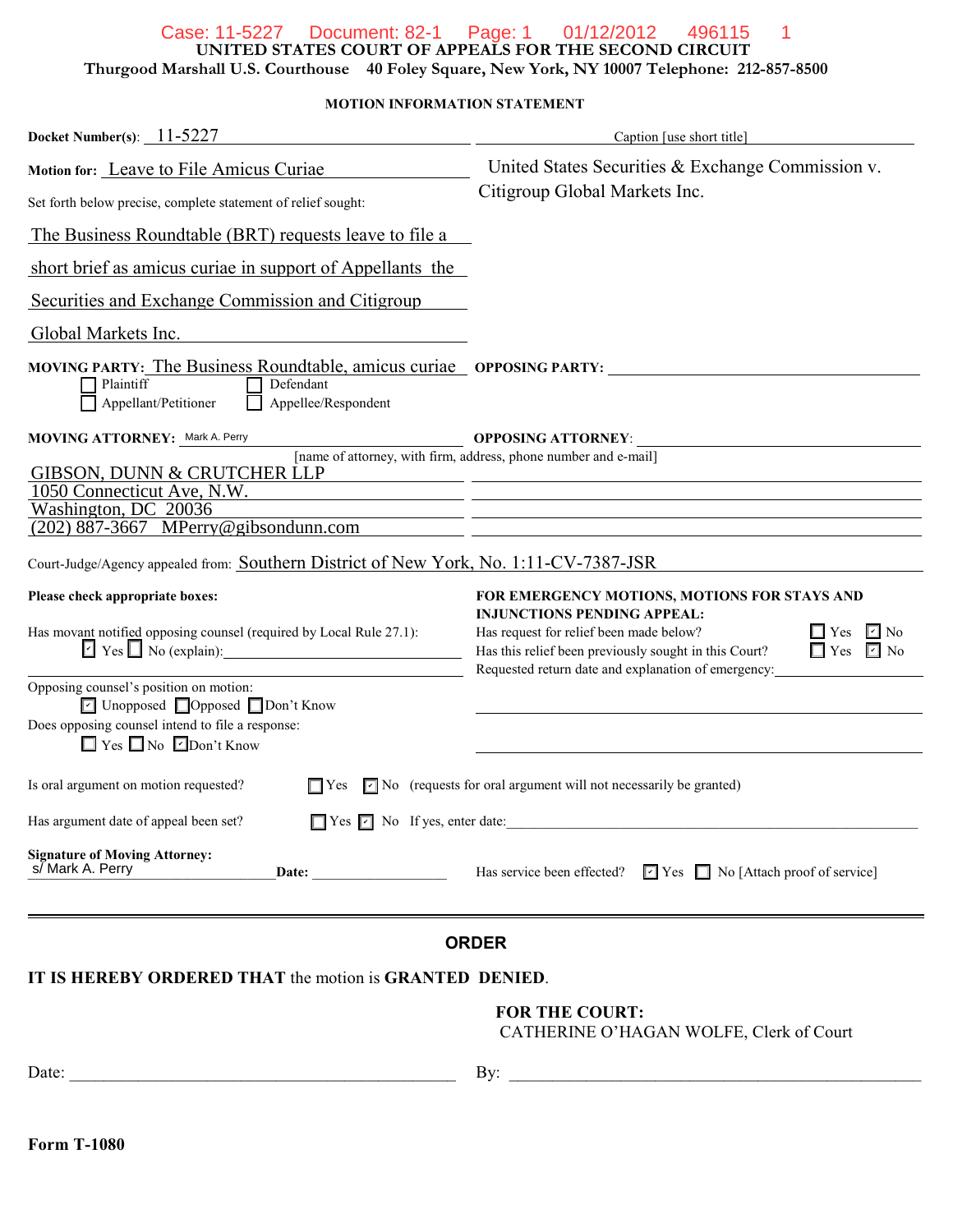#### **IN THE UNITED STATES COURT OF APPEALS FOR THE SECOND CIRCUIT**

-------------------------------------------------------- x U.S. SECURITIES AND EXCHANGE COMMISSION, *Plaintiff-Appellant*,

: No. 11-5227

: : :

: : : :

CITIGROUP GLOBAL MARKETS INC., *Defendant-Appellant.*

-------------------------------------------------------- x

v.

#### **MOTION FOR BUSINESS ROUNDTABLE FOR LEAVE TO FILE AMICUS CURIAE BRIEF IN SUPPORT OF APPELLANTS**

GIBSON, DUNN & CRUTCHER LLP Mark A. Perry 1050 Connecticut Ave, N.W. Washington, D.C. 20036 (202) 887-3667 MPerry@gibsondunn.com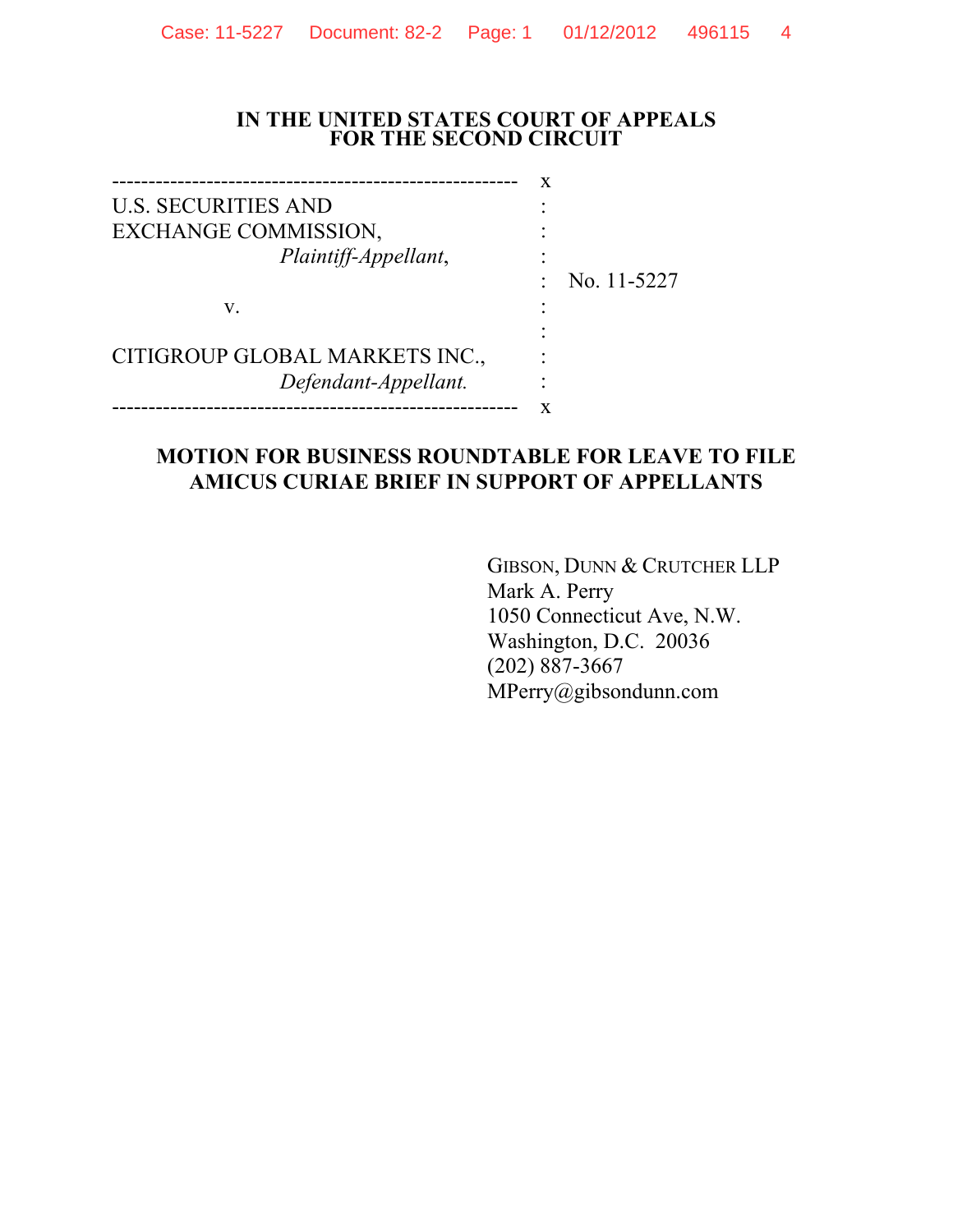Case: 11-5227 Document: 82-2 Page: 2 01/12/2012 496115 4

# **CORPORATE DISCLOSURE STATEMENT**

The Business Roundtable has no parent company, nor has it issued any stock.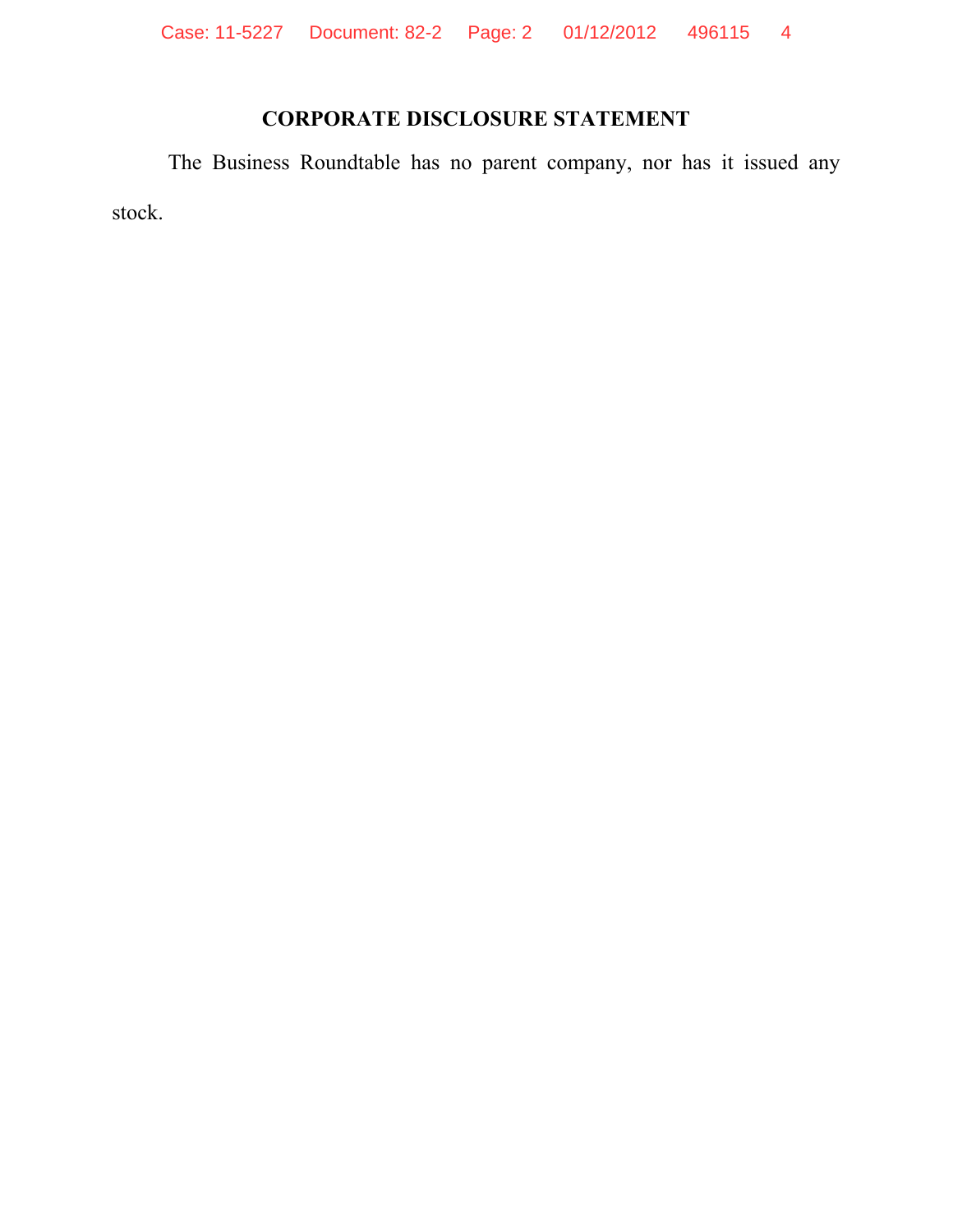#### **MOTION FOR BUSINESS ROUNDTABLE FOR LEAVE TO FILE AMICUS CURIAE BRIEF IN SUPPORT OF APPELLANTS**

The Business Roundtable (BRT) requests leave, pursuant to Federal Rule of Appellate Procedure 29(b) and this Court's Rule 29.1, to file the attached short brief as amicus curiae in support of appellants the Securities and Exchange Commission and Citigroup Global Markets Inc.\*

The BRT is an association of chief executive officers of leading U.S. companies with over \$6 trillion in annual revenues and more than 14 million employees. The BRT was founded on the belief that businesses should play an active and effective role in the formation of public policy, and therefore participates in litigation as amicus curiae in a variety of contexts where important interests of business are at stake.

The BRT has a significant interest in the legal issues presented in this case, and its brief addresses important principles that are relevant to the disposition of this case. Fed. R. App. P. 29(b). As set forth more fully in the attached proposed brief, the district court's rejection of the parties' consent decree could potentially affect most of the BRT's members, as virtually every large company faces enforcement actions by federal regulators. Such companies have a significant interest in resolving enforcement actions through consent decrees, and in many

 $\overline{a}$ 

<sup>\*</sup> Pursuant to Local Rule 27.1(b), amicus notified counsel to all parties of its intent to file this motion, and counsel stated the parties do not oppose this motion. Amicus does not know whether any party intends to file a response.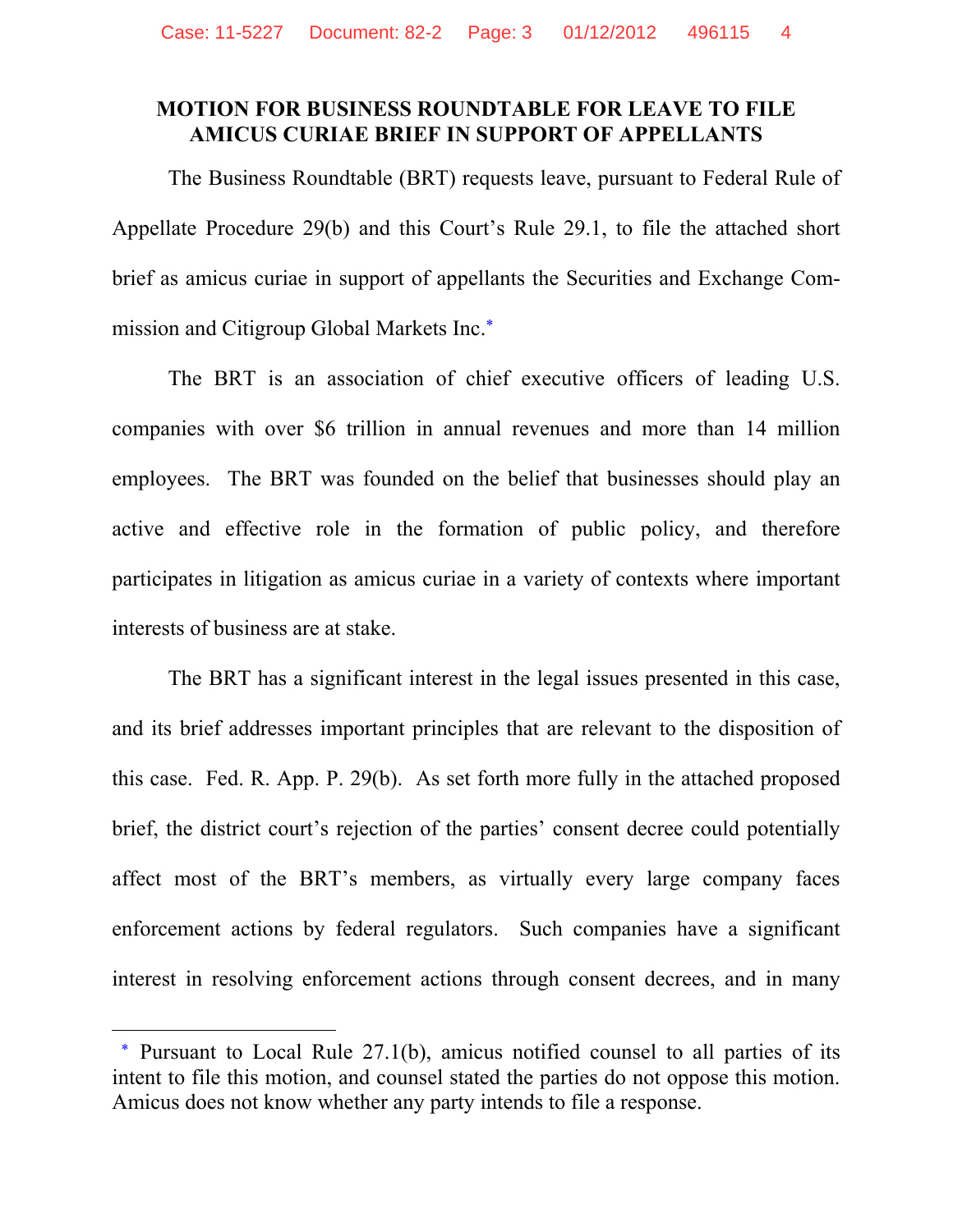cases would be unwilling or unable to settle them if required to admit or deny each of the agency's allegations. The district court's decision could have a severely adverse effect on the BRT's members, and the BRT thus has a significant interest in the primary legal issue presented in this appeal.

#### **CONCLUSION**

The BRT respectfully requests that the Court grant this motion and consider the attached brief at this stage of the proceedings. In addition, the BRT requests permission to participate as amicus curiae in future proceedings, if any, in the case in order to address the problems with the district court's decision more fully.

Respectfully submitted this 12th day of January, 2012.

 $/s$ / Mark A. Perry GIBSON, DUNN & CRUTCHER LLP Mark A. Perry 1050 Connecticut Ave, N.W. Washington, D.C. 20036 (202) 887-3667 MPerry@gibsondunn.com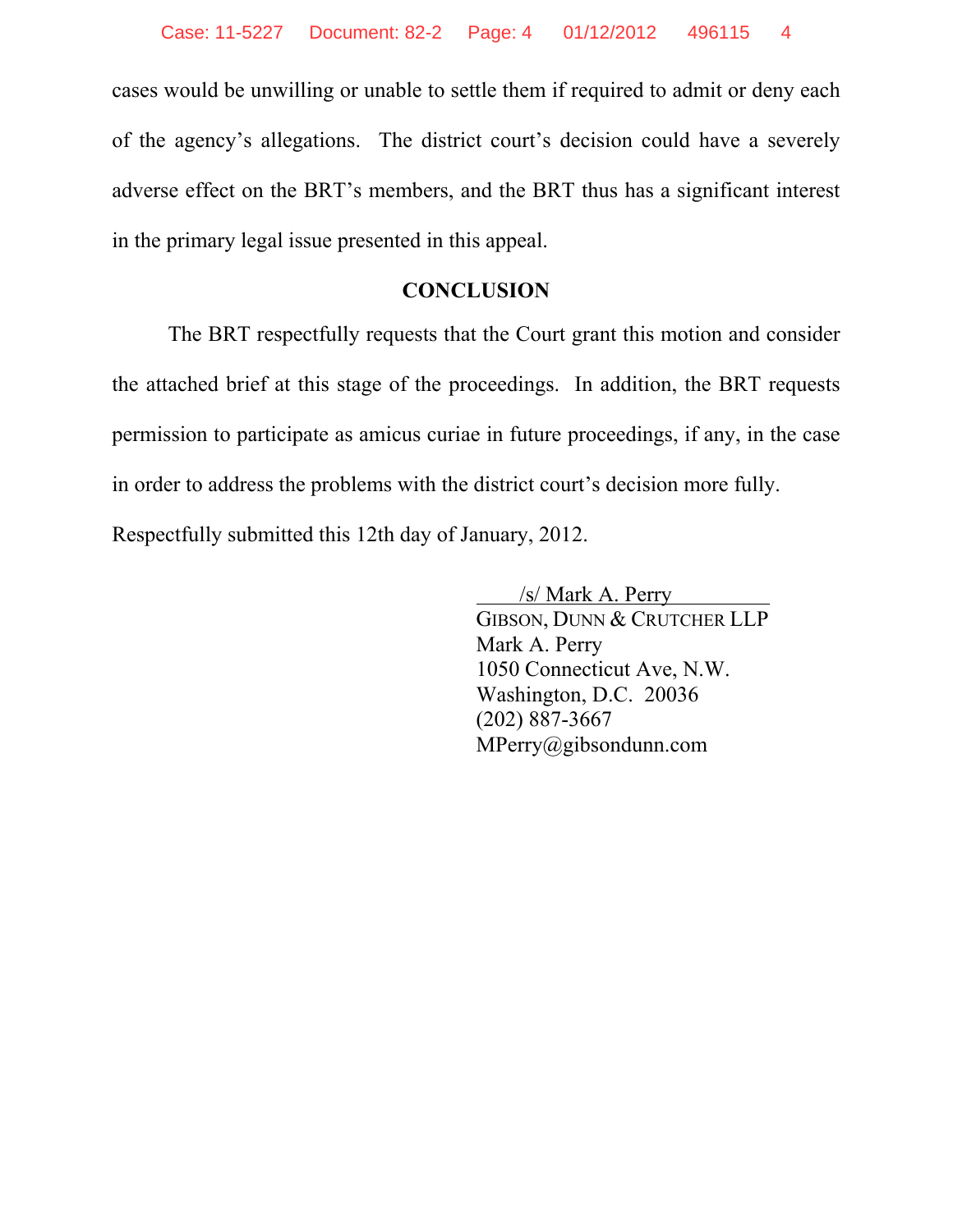# ADDENDUM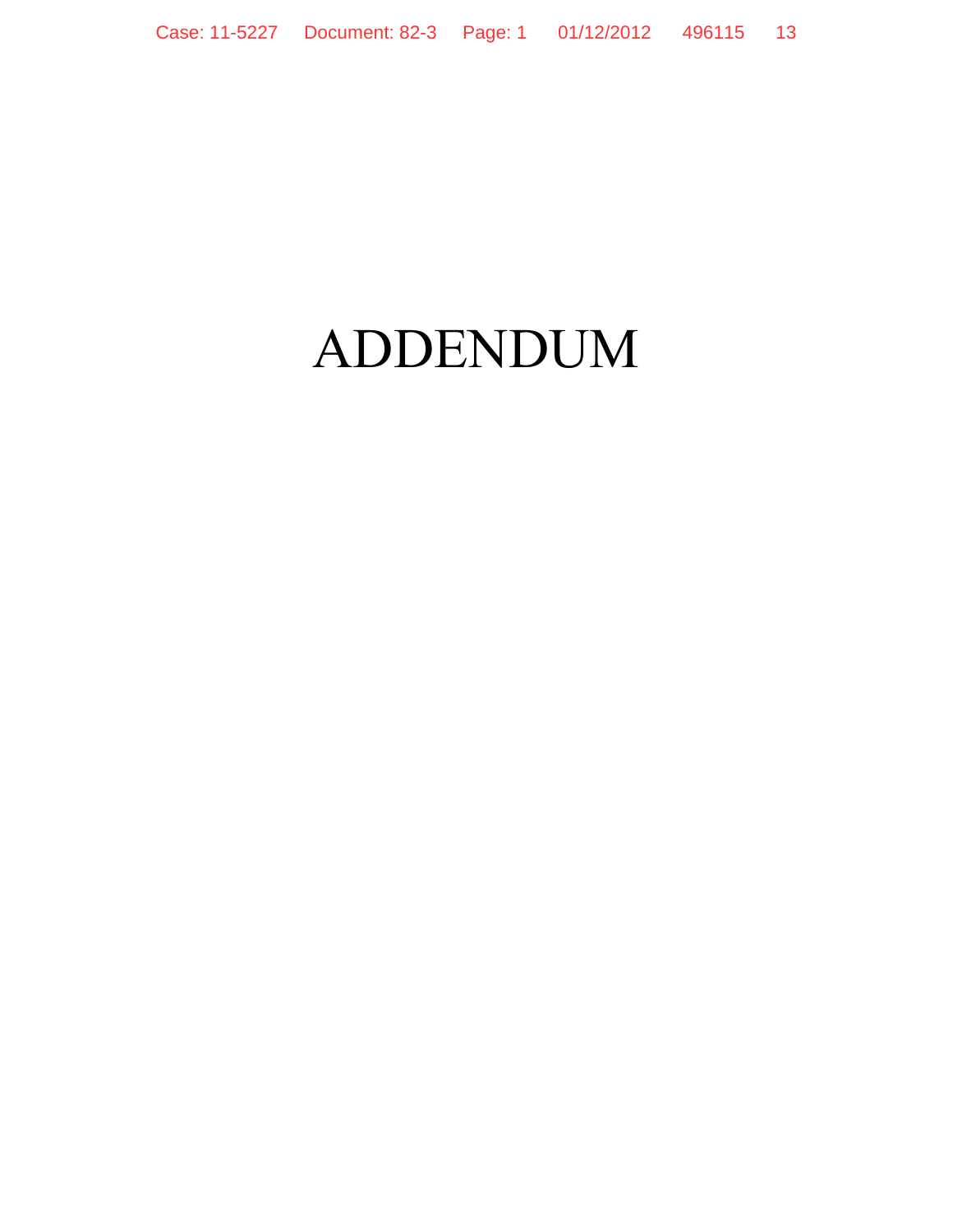# 11-5227

# United States Court of Appeals for the Second Circuit

UNITED STATED SECURITIES AND EXCHANGE COMMISSION,

\_\_\_\_\_\_\_\_\_\_\_\_\_\_\_\_\_\_\_\_\_\_\_\_\_\_\_\_\_\_\_\_\_\_\_\_\_\_\_\_

*Plaintiff-Appellant-Cross Appellee*,

v.

CITIGROUP GLOBAL MARKETS INC.,

*Defendant-Appellee-Cross Appellant.* 

On Appeal from the United States District Court for the Southern District of New York No. 1:11-CV-7387-JSR

# **BRIEF FOR BUSINESS ROUNDTABLE AS AMICUS CURIAE IN SUPPORT OF APPELLANTS**

Mark A. Perry GIBSON, DUNN & CRUTCHER LLP 1050 Connecticut Ave, N.W. Washington, D.C. 20036 (202) 887-3667

*Attorneys for Amicus Curiae*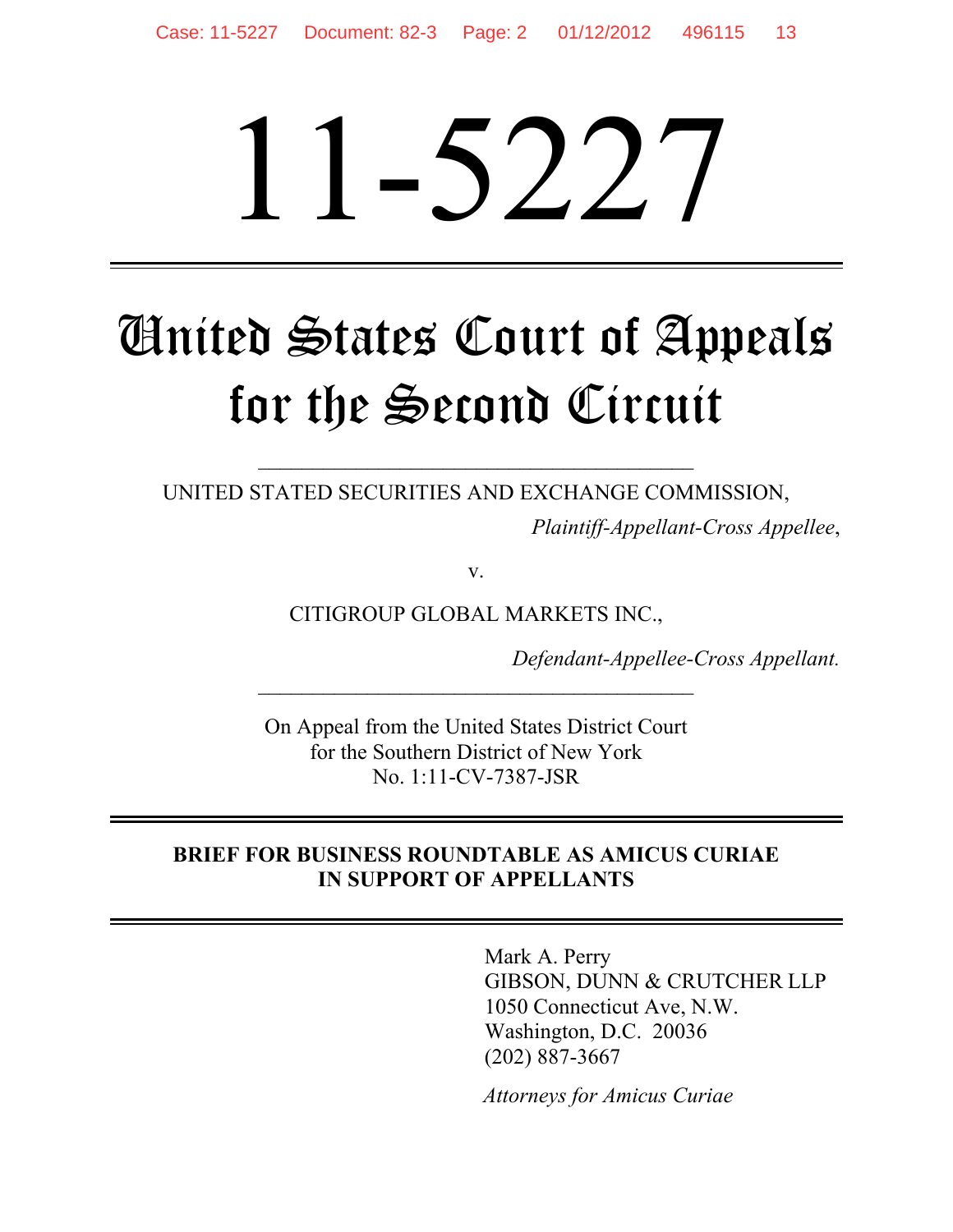# **CORPORATE DISCLOSURE STATEMENT**

The Business Roundtable has no parent company, nor has it issued any stock.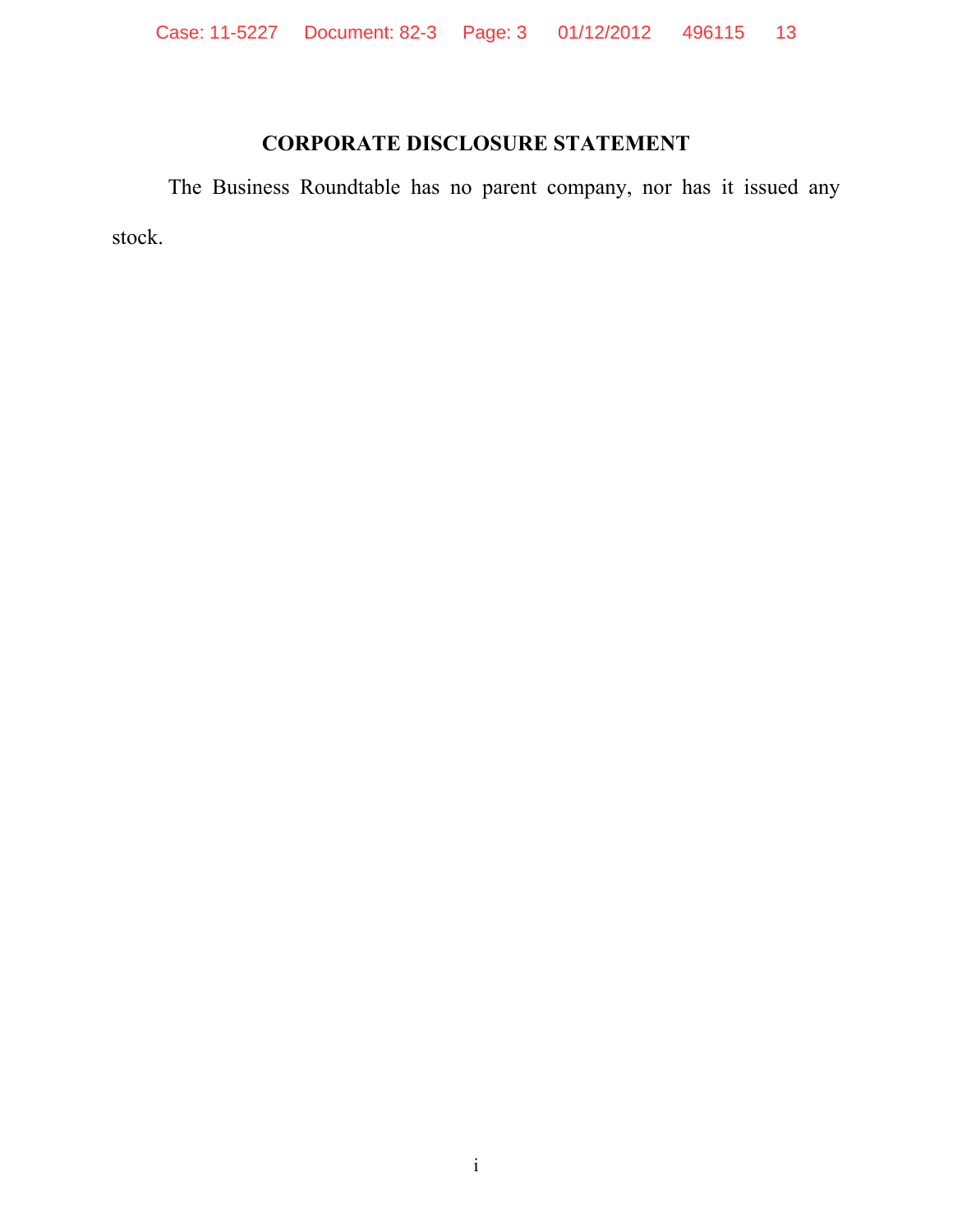# **TABLE OF CONTENTS**

# Page

| BRIEF FOR BUSINESS ROUNDTABLE AS AMICUS CURIAE IN |  |
|---------------------------------------------------|--|
|                                                   |  |
|                                                   |  |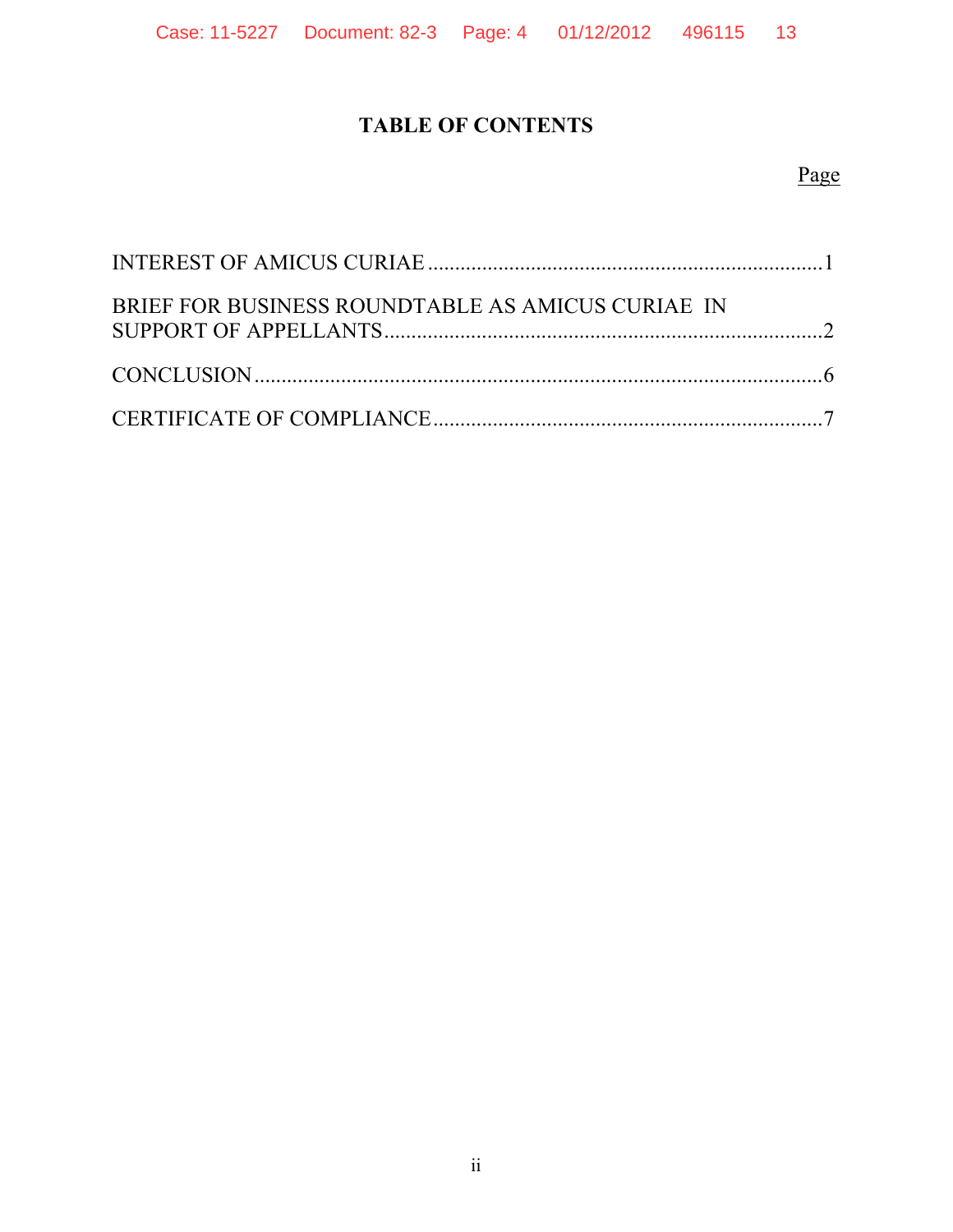# **TABLE OF AUTHORITIES**

# Page(s)

# **Cases**

| Bd. of Trade v. SEC,                  |
|---------------------------------------|
| $CFTC$ v. Kelly,                      |
| FTC v. Chembio Diagnostic Sys., Inc., |
| Heckler v. Chaney,                    |
| SEC v. Random,                        |
| SEC v. Vitesse Semiconductor Corp.,   |
| SEC v. Wang,                          |
| United States v. Armour $\&$ Co.,     |
| United States v. Microsoft Corp.,     |

# **Other Authorities**

| Consent Decrees in Judicial or Administrative Proceedings, Securities Act                                                                                                                                                                                                                    |  |
|----------------------------------------------------------------------------------------------------------------------------------------------------------------------------------------------------------------------------------------------------------------------------------------------|--|
| Robert Khuzami, Director of the Division of Enforcement of the U.S.<br>Securities and Exchange Commission, Remarks Before the Consumer<br>Federation of America's Financial Service Conference (Dec. 1, 2011),<br><i>available at http://www.sec.gov/news/speech/2011/spch120111rk.htm 4</i> |  |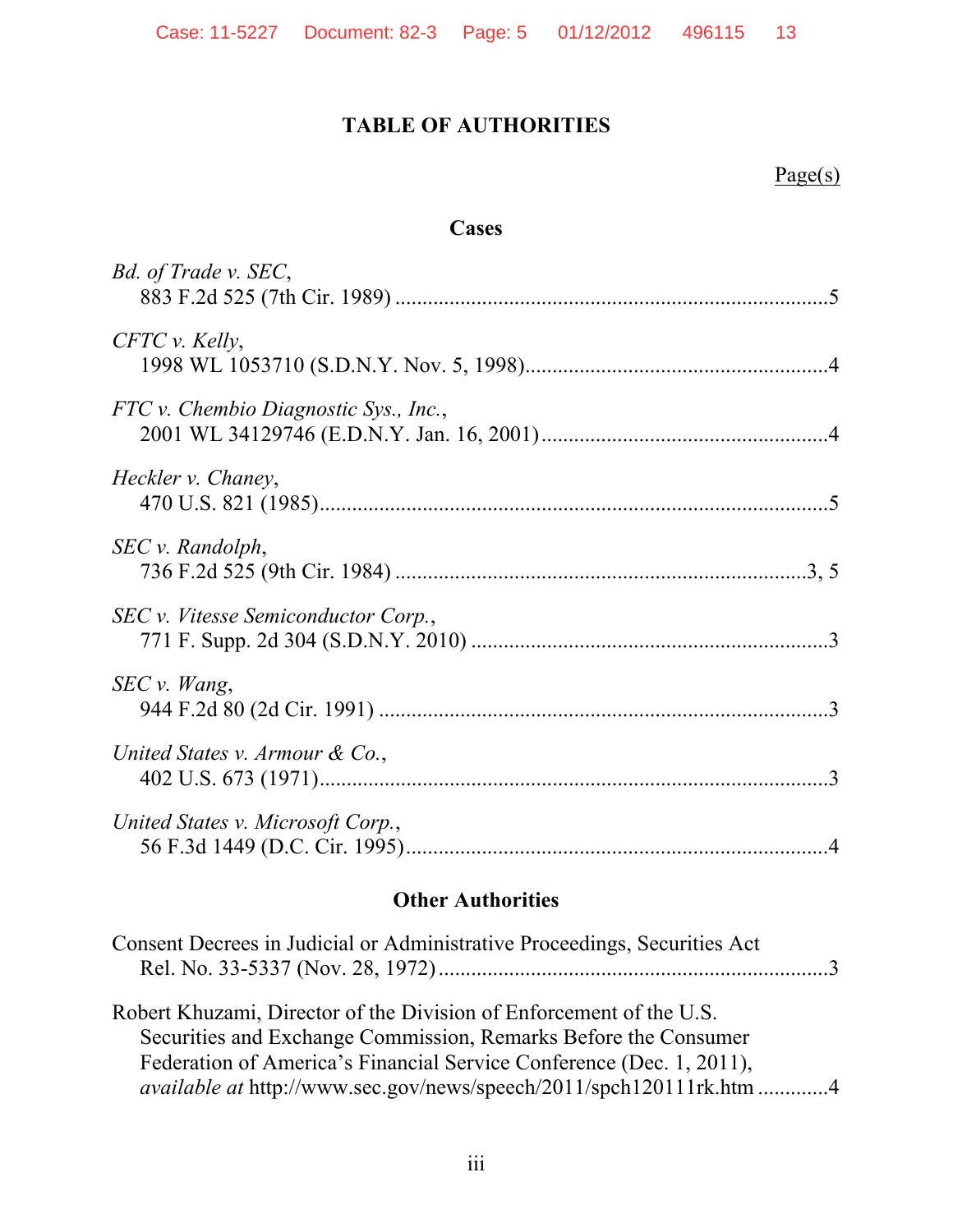| Samuel Issacharoff & Robert H. Klonoff, The Public Value of Settlement, |  |
|-------------------------------------------------------------------------|--|
|                                                                         |  |

# **Regulations**

|--|--|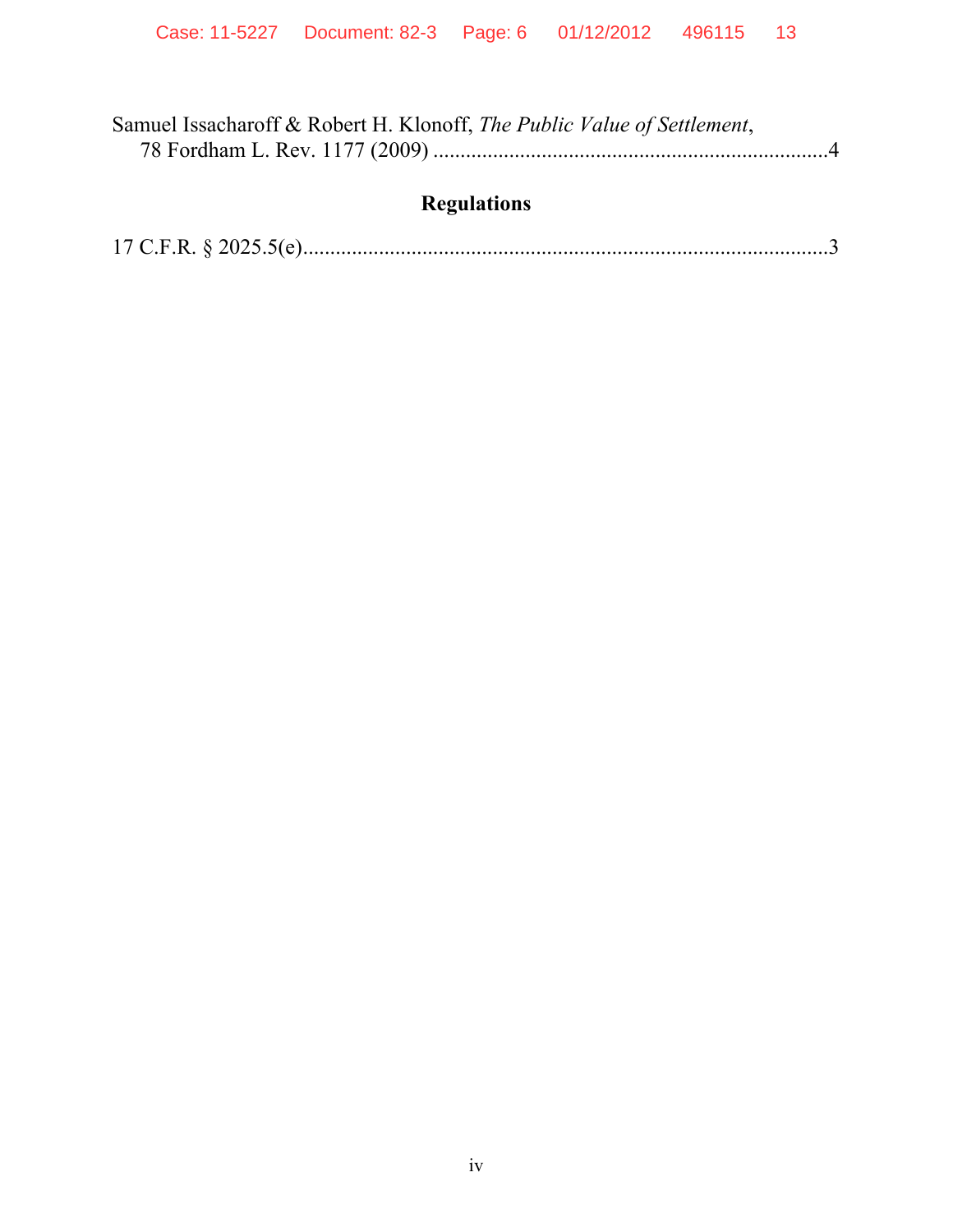#### **INTEREST OF AMICUS CURIAE**

The Business Roundtable (BRT) is an association of chief executive officers of leading U.S. companies with over \$6 trillion in annual revenues and more than 14 million employees. The BRT was founded on the belief that businesses should play an active and effective role in the formation of public policy, and therefore participates in litigation as amicus curiae in a variety of contexts where important interests of business are at stake.

The BRT has a significant interest in the legal issues presented in this case, and its brief addresses important principles that are relevant to the disposition of this case. Fed. R. App. P. 29(b). As set forth below, the district court's rejection of the parties' consent decree could potentially affect most of the BRT's members, as virtually every large company faces enforcement actions by federal regulators. Such companies have a significant interest in resolving enforcement actions through consent decrees, and in many cases would be unwilling or unable to settle them if required to admit or deny each of the agency's allegations. The district court's decision could have a severely adverse effect on the BRT's members, and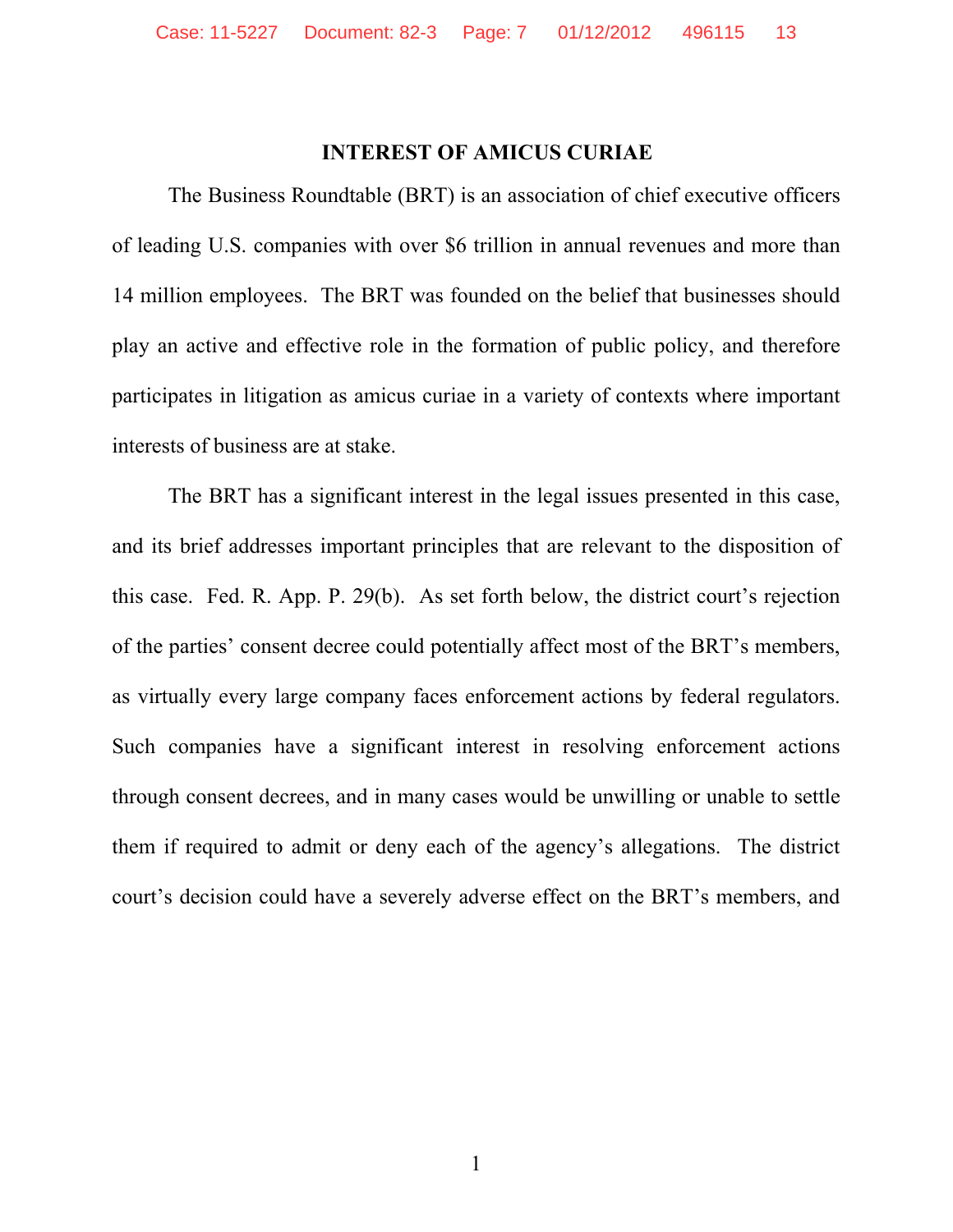the BRT thus has a significant interest in the primary legal issue presented in this appeal.\*

## **BRIEF FOR BUSINESS ROUNDTABLE AS AMICUS CURIAE IN SUPPORT OF APPELLANTS**

The principal issue before this Court is whether and in what circumstances a district court may reject negotiated settlements between companies and regulatory agencies. This issue affects virtually every large company, because most have been faced at one time or another with a government enforcement action and have had to choose whether to litigate or settle. Similarly, virtually every federal agency exercises its enforcement powers under a limited budget, which requires the agency to weigh the costs and benefits of litigating claims or settling. Moreover, federal enforcement actions will if anything become more frequent with the increase in federal agencies (such as the Consumer Financial Protection Bureau) and the expansion of federal law (such as the Dodd-Frank Wall Street Reform and Consumer Protection Act) that we have witnessed in recent years.

Parties have legitimate reasons to reach negotiated resolutions to disputes, because litigation is time-consuming and expensive, and the outcome is uncertain.

 $\overline{a}$ 

Pursuant to Federal Rule of Appellate Procedure  $29(c)(5)$ , the BRT states that no one besides the BRT, its members, or its counsel authored the brief in whole or in part or contributed money that was intended to fund preparing or submitting the brief.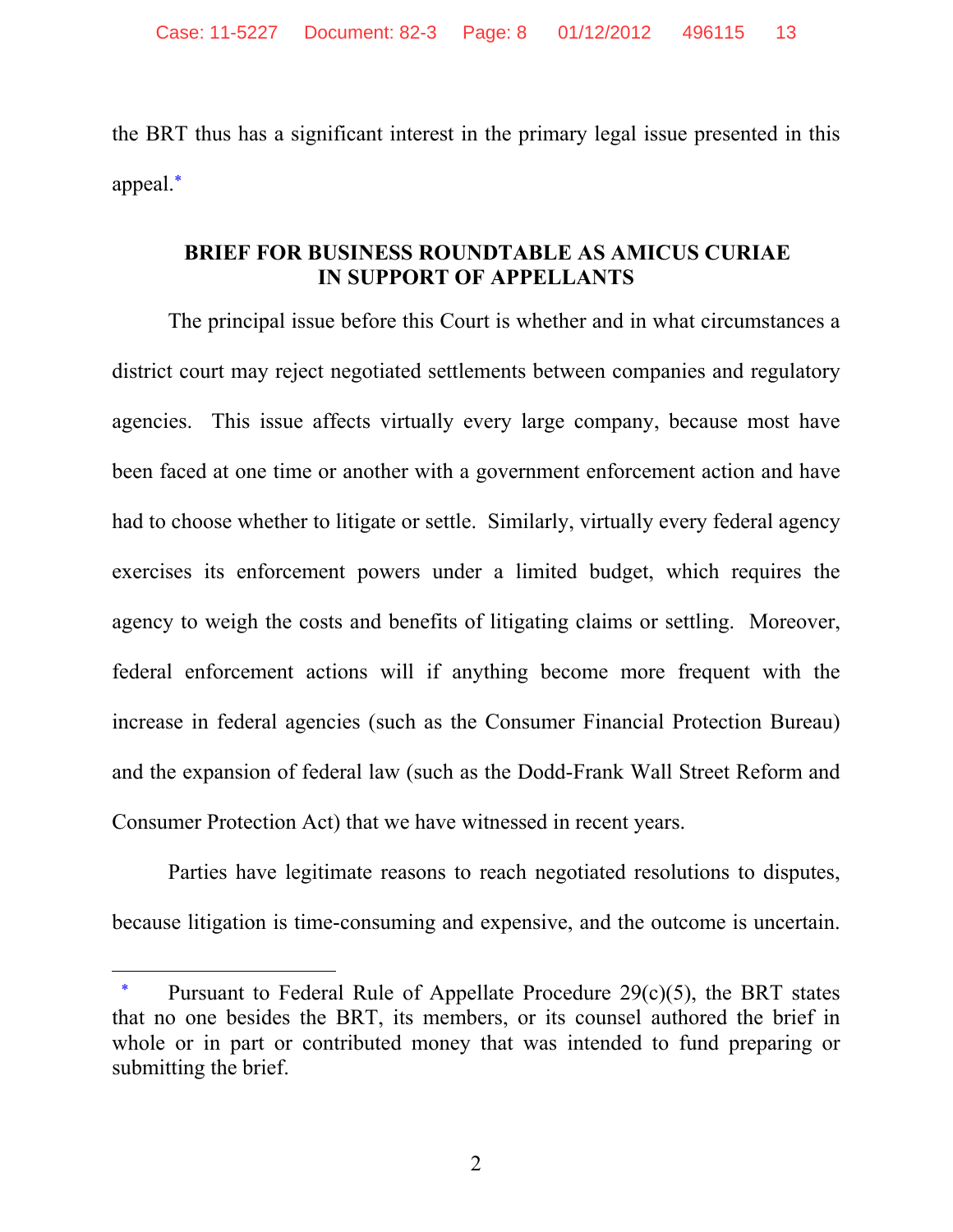It is therefore often in the interest of all parties—the agency, the regulated entity, and the judiciary—to reach a negotiated settlement rather than litigate to judgment or verdict. Indeed, the justice system could not afford (in time or money) to try every government enforcement action. The Supreme Court has therefore endorsed the use of consent decrees on several occasions, due to the "time, expense, and inevitable risk of litigation" that parties are able to avoid. *United States v. Armour & Co.*, 402 U.S. 673, 681 (1971). And because of this "strong federal policy favoring the approval and enforcement of consent decrees" (*SEC v. Wang*, 944 F.2d 80, 85 (2d Cir. 1991)), courts have exercised relatively restrained judicial review, allowing parties the latitude to fashion reasonable settlements, *see*, *e.g.*, *SEC v. Randolph*, 736 F.2d 525, 529 (9th Cir. 1984) ("Unless a consent decree is unfair, inadequate, or unreasonable, it ought to be approved").

The SEC has for decades included in its settlement documents language stating that the defendant neither admits nor denies the Commission's allegations. *See* Consent Decrees in Judicial or Administrative Proceedings, Securities Act Rel. No. 33-5337 (Nov. 28, 1972); 17 C.F.R. § 2025.5(e) (codifying this practice); *SEC v. Vitesse Semiconductor Corp.*, 771 F. Supp. 2d 304, 308–10 (S.D.N.Y. 2010) ("Court approval of settlements in which the defendants resolve the serious allegations of fraud brought against them 'without admitting or denying the allegations of the Complaint' … is nothing new"). Indeed, virtually every federal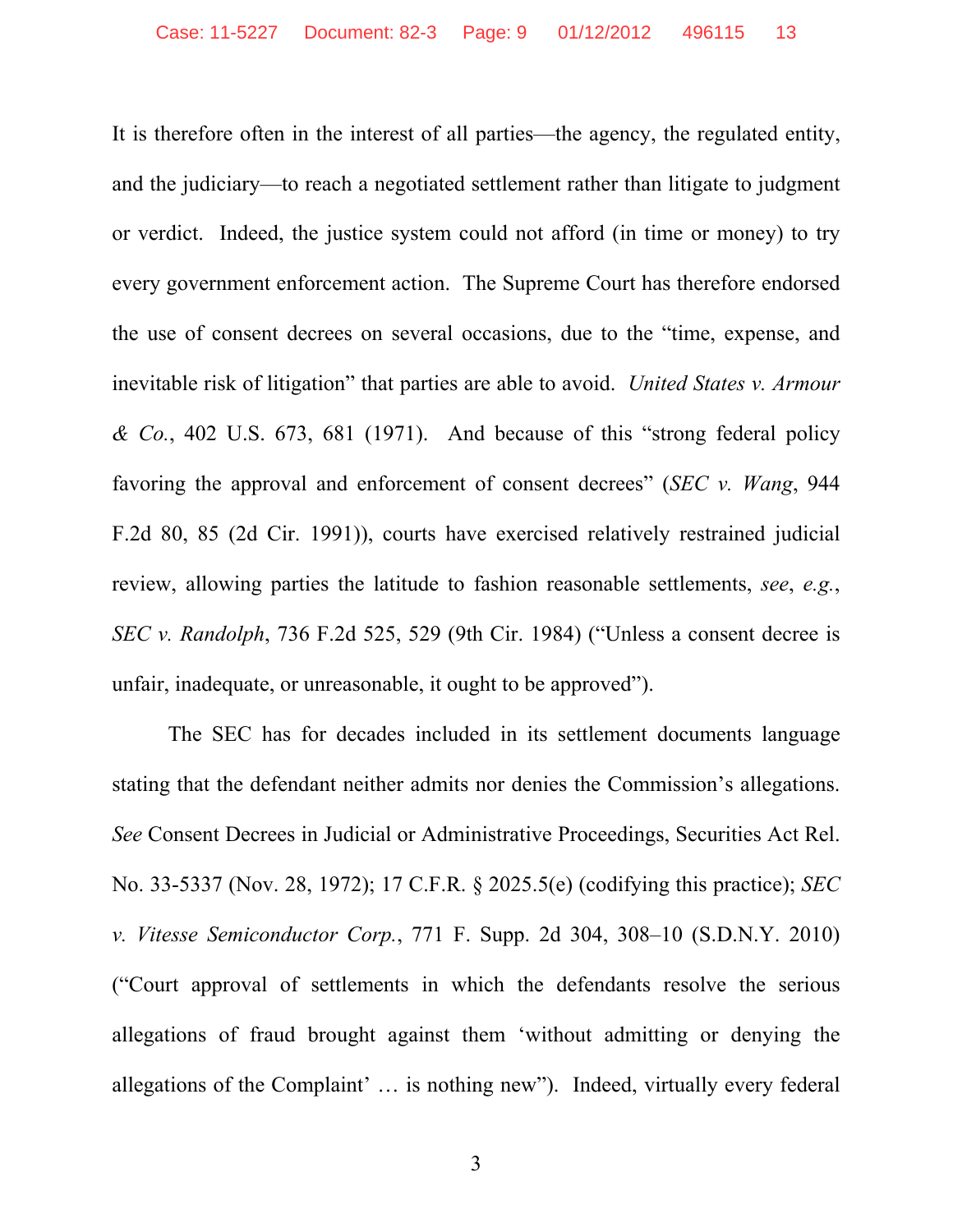agency with enforcement powers enters into settlements with defendants that agree to the terms of a consent decree without admitting to the conduct alleged in the complaint. *See*, *e.g.*, *United States v. Microsoft Corp.*, 56 F.3d 1449, 1461 (D.C. Cir. 1995) ("Ordinarily, defendants do not admit to having violated the antitrust or other laws alleged as violated in complaints that are settled"); *FTC v. Chembio Diagnostic Sys., Inc.*, 2001 WL 34129746, at \*11 (E.D.N.Y. Jan. 16, 2001); *CFTC v. Kelly*, 1998 WL 1053710, at \*2, \*5 (S.D.N.Y. Nov. 5, 1998).

There are numerous benefits to these types of settlements. They allow the Commission to "put the public on notice of what laws [the Commission] believe[s] have been violated," without necessarily litigating the claims through final judgment. Robert Khuzami, Director of the Division of Enforcement of the U.S. Securities and Exchange Commission, Remarks Before the Consumer Federation of America's Financial Service Conference (Dec. 1, 2011), *available at*  http://www.sec.gov/news/speech/2011/spch120111rk.htm. And such settlements may bring relief to injured parties more expeditiously than "a long [and uncertain] wait for a judicial finding of wrongdoing." Samuel Issacharoff & Robert H. Klonoff, *The Public Value of Settlement*, 78 Fordham L. Rev. 1177, 1196–97 (2009). The ability of an agency to set forth clear rules and obtain speedy relief for injured parties often outweighs the agency's interest in obtaining admissions of wrongdoing and a final judgment against a defendant. And a corporate defendant's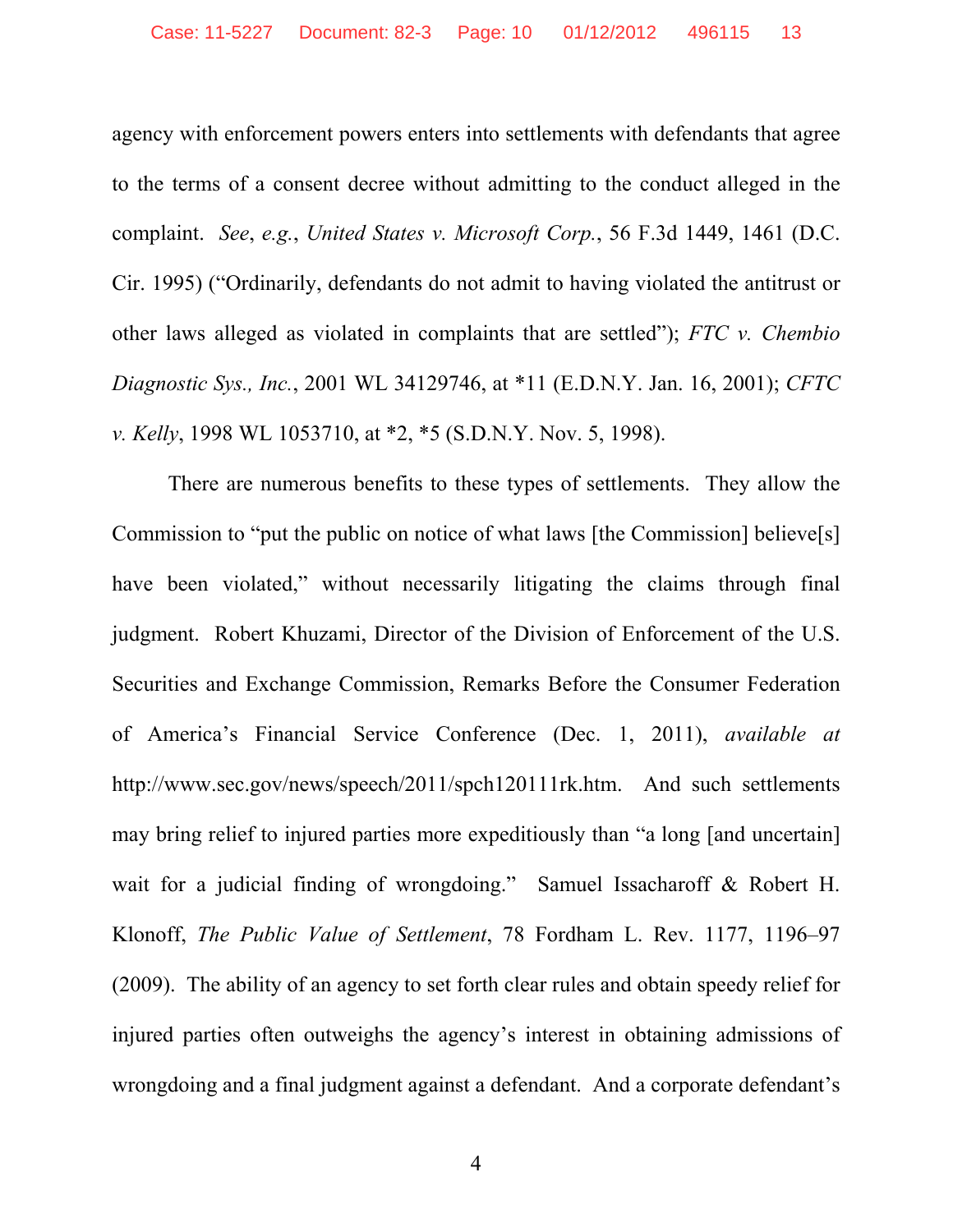ability to resolve enforcement actions without admitting misconduct is important to defending claims in related litigation, obtaining insurance coverage, prudently managing its defense costs, the ability to attract and retain qualified directors and officers, access to the capital markets, and other ongoing business decisions that are exogenous to the matter being settled.

The district court's decision to reject the proposed consent decree here on the basis that Citigroup did not admit the allegations in the complaint would pose a serious threat to this long-standing and appropriate practice of settling enforcement actions without admission of fault. It would place courts in the position of micromanaging agencies' enforcement decisions, even though such decisions are "generally committed to an agency's absolute discretion" by Article II, section 3 of the U.S. Constitution. *Heckler v. Chaney*, 470 U.S. 821, 831 (1985). "Courts cannot intelligently supervise the [Commission]'s allocation of its staff's time, because although judges see clearly the claim the Commission has declined to redress, they do not see all the tasks the staff may not accomplish with the time released." *Bd. of Trade v. SEC*, 883 F.2d 525, 531 (7th Cir. 1989); *see also Randolph*, 736 F.2d at 528 ("whether the consent decree is in the public interest is best left to the SEC and its decision deserves our deference"). The district court's decision would also force defendants into protracted and expensive litigation with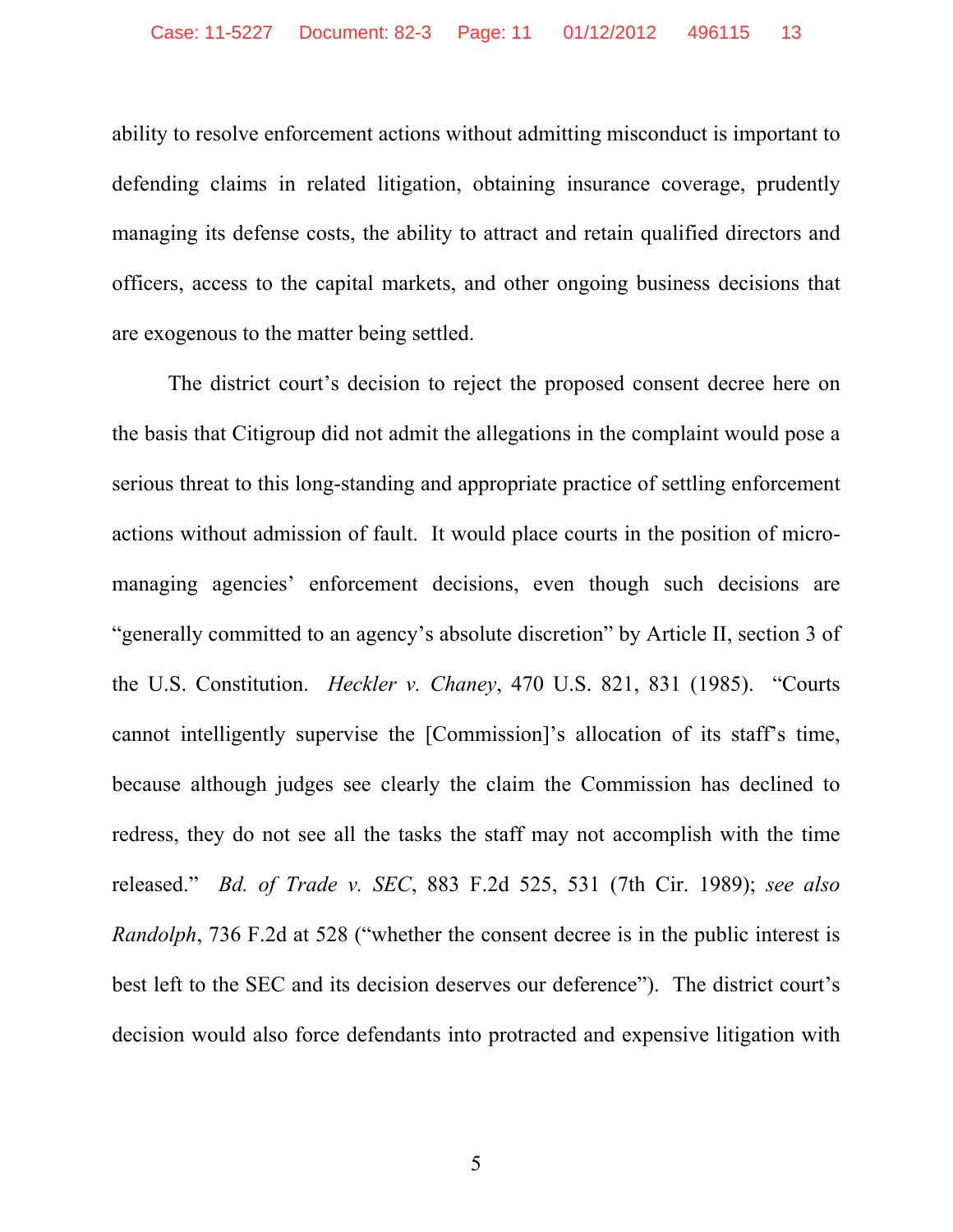regulators, given the adverse effects in private litigation, reputational harm, and collateral regulatory consequences of admitting wrongdoing.

# **CONCLUSION**

The district court's rejection of the parties' consent decree could harm all parties involved and increase the burdens on the already overburdened federal judiciary. This Court should therefore disapprove the novel, and potentially dangerous, approach to reviewing settlement agreements adopted by the court below.

Respectfully submitted this 12th day of January, 2012.

 /s/ Mark A. Perry \_ GIBSON, DUNN & CRUTCHER LLP Mark A. Perry 1050 Connecticut Ave, N.W. Washington, D.C. 20036 (202) 887-3667 MPerry@gibsondunn.com